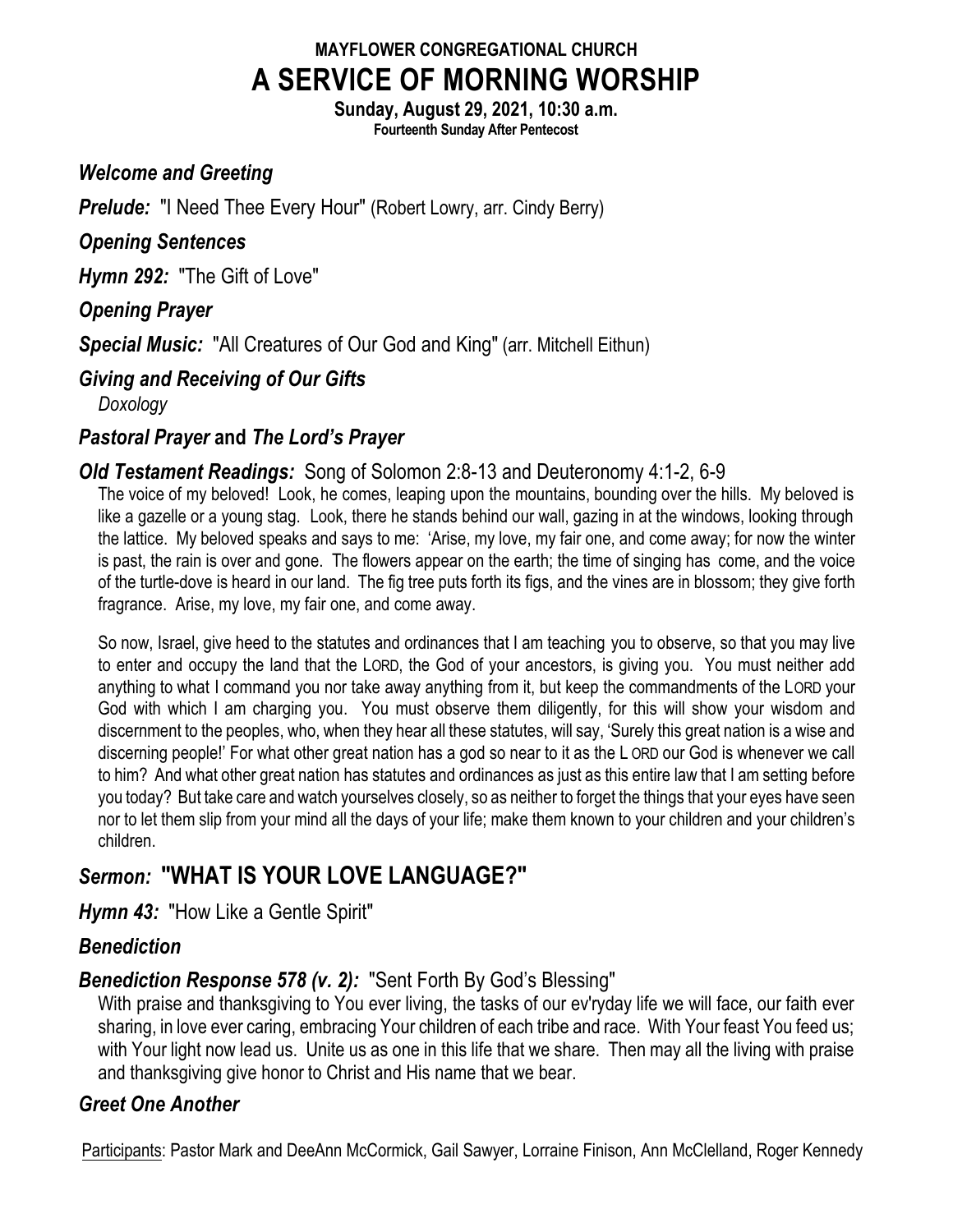## The Gift of Love

**Traditional English Melody** 1 Corinthians 13:1-3 Adapt. by Hal H. Hopson, 1933-Hal H. Hopson, 1933-P 1. Though I speak with brav - est fire, may  $\mathbf I$ 2. Though give all  $\bf{I}$ pos sess, may  $\blacksquare$ 3. Come, Spir - it, our hearts con trol, come,  $\sim$ σ gift spire, And have the all to in And striv - ing fess, **SO** my love pro  $\overline{\phantom{a}}$ be made whole. Our spir - its long to  $\tilde{\mathbf{p}}$  $\overline{\bullet}$ vain, And have not love, my words are **But** not be giv'n by love with in,  $\overline{\phantom{a}}$ Let in - ward love guide  $ev$  $r<sub>Y</sub>$ deed;  $\hat{\mathbf{a}}$  $\overline{\bullet}$  $\boldsymbol{\Phi}$  $\overline{\mathbf{u}}$ hope - less sound-ing and gain. As brass, turns strange - ly The prof - it thin. soon freed. By this we wor ship, and are е  $\overline{\bullet}$ 

292

**GOD'S REVELATION** 

**GIFT OF LOVE** LM